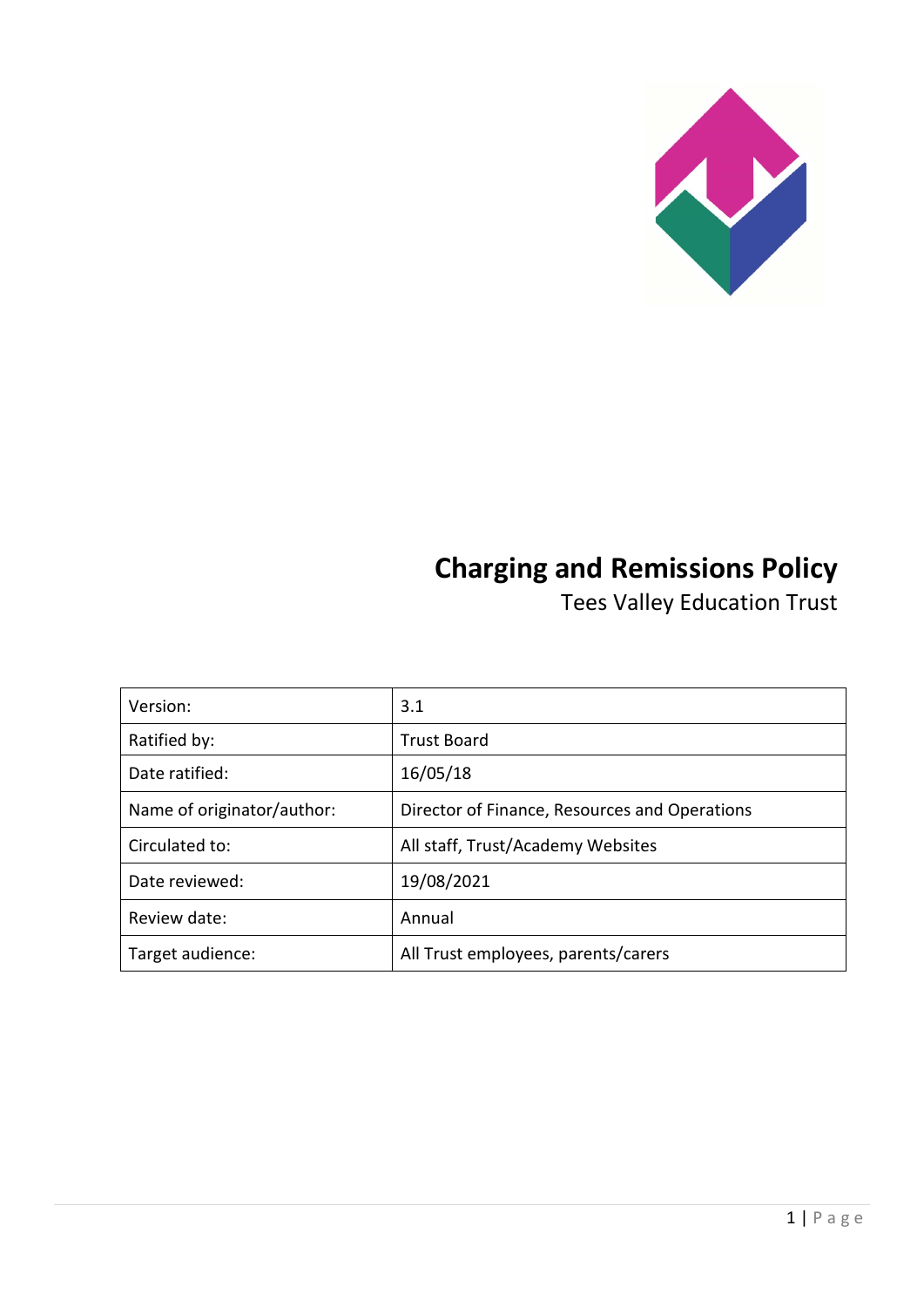# 1 CONTENTS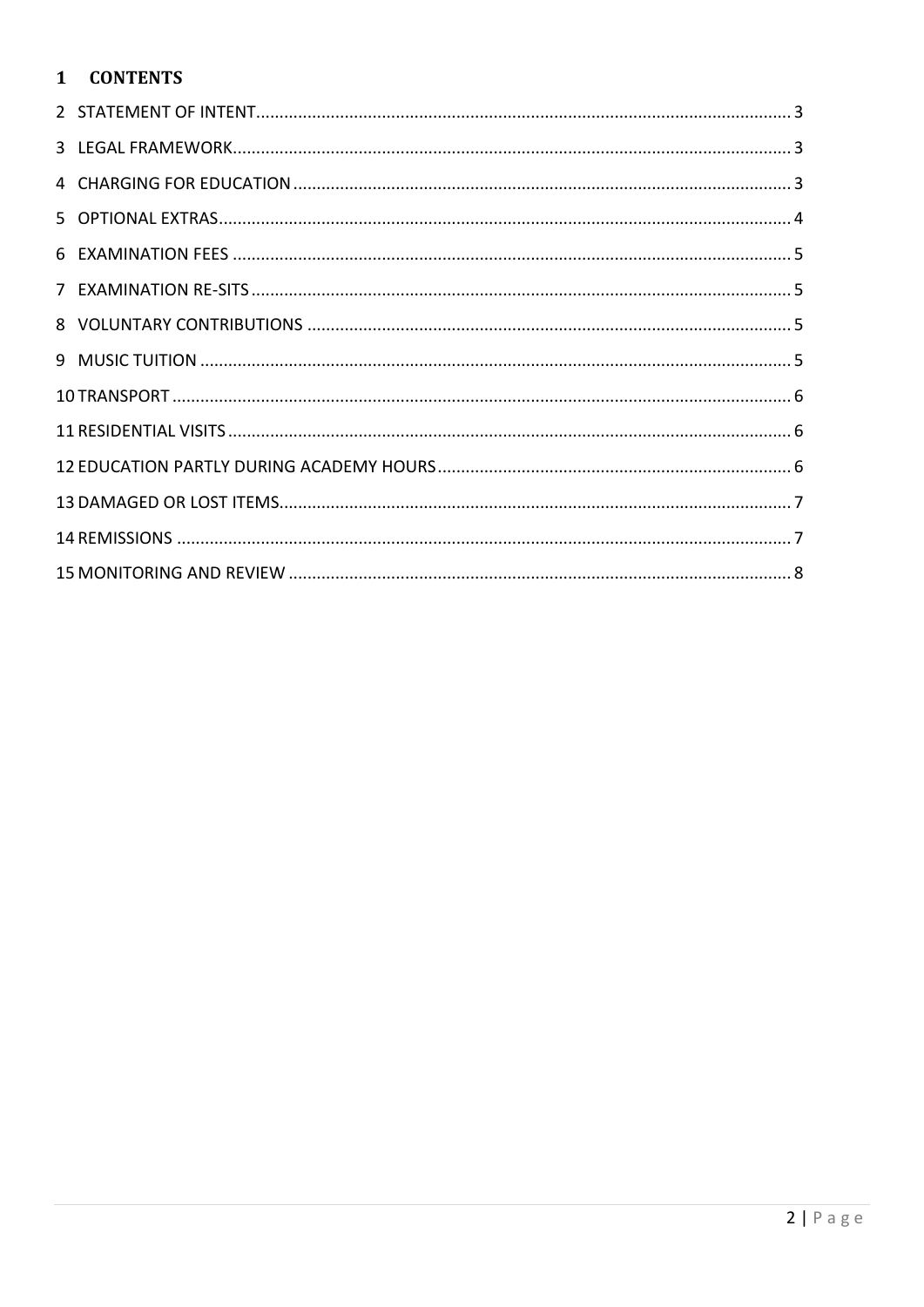## <span id="page-2-0"></span>**2 STATEMENT OF INTENT**

Tees Valley Education is committed to ensuring equal opportunities for all pupils, regardless of financial circumstances, and has established the following policy and procedures to ensure that no child is discriminated against by our offering of academy trips, activities and educational extras. The guidance set out in this policy is solely advisory, the policy itself is a statutory requirement and, whilst it may be more or less generous than that of the local authority, must meet the requirements of the law. In addition, we are committed to adhering to legal requirements regarding charging for academy activities, and meeting all statutory guidance provided by the DfE.

We promise:

- Not to charge for education provided during academy hours
- To inform parents/carers on low incomes and in receipt of relevant benefits of the support available to them when asking for contributions

A summary of this policy will be included in the Academy Prospectus which will specify what charges are/are not to be made and for which activities voluntary contributions will be invited from parents/carers.

#### <span id="page-2-1"></span>**3 LEGAL FRAMEWORK**

This policy will have consideration for, and be compliant with, the following legislation and statutory guidance:

- Education Act 1996
- The Charges for Music Tuition (England) Regulations 2007
- The Education (Prescribed Public Examinations) (England) Regulations 2010
- Freedom of Information Act 2000
- DfE (2018) 'Charging for Academy Activities'
- DfE (2020) 'Governance Handbook'
- The Trust's funding agreement
- The Academy Trust Handbook 2021

This policy operates in conjunction with the following Trust policies:

- Complaints policy
- Debt recovery policy
- Freedom of Information Policy and Publication Scheme
- Trust's Scheme of Delegation

#### <span id="page-2-2"></span>**4 CHARGING FOR EDUCATION**

The academy will not charge for:

- Admission applications
- Education provided during school hours (including the supply of any materials, books, instruments or other equipment).
- Education provided outside academy hours if it is part of the national curriculum, part of a syllabus for a prescribed public examination that the pupil is being prepared for by the academy, or part of religious education
- Instrumental or vocal tuition, unless provided at the request of the pupil's parents/carers
- Entry for a prescribed public examination, if the pupil has been prepared for it at the academy
- Examination re-sits, if the pupil is being prepared for the re-sits at the academy

The academy may charge for:

• Materials, books, instruments or equipment, where they desire their child to own them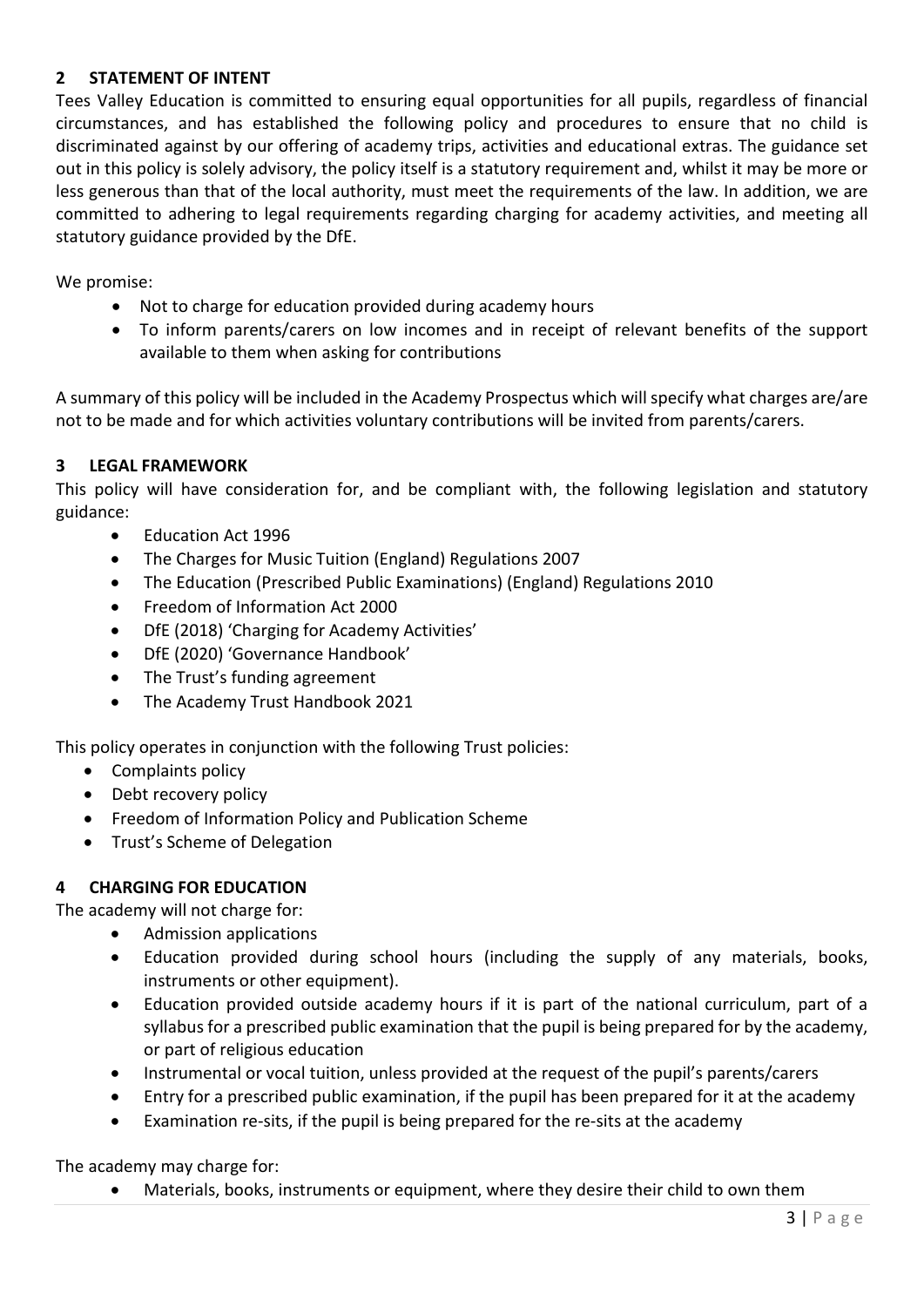- Optional extras
- Music and vocal tuition (in certain circumstances)
- Certain early years provision
- Use of community facilities and other commercial activities.
- Provision of information within the scope of freedom of information.

## <span id="page-3-0"></span>**5 OPTIONAL EXTRAS**

The academy may charge for the following optional extras:

- Education provided outside of academy time that is not:
	- Part of the national curriculum.
	- Part of a syllabus for a prescribed public examination that the pupil is being prepared for at the academy.
	- Religious education.
- Examination entry fees where the pupil has not been prepared for the examinations at the academy
- Transport, other than that required to take the pupil to school or to other premises where the Trust Board has arranged for the pupil to be provided with education
- Board and lodging for a pupil on a residential visit
- Extended day services offered to pupils, e.g. breakfast or out-of-school provision

When calculating the cost of optional extras, an amount may be included in relation to the following:

- Materials, books, instruments or equipment provided in relation to the optional extra
- Buildings and accommodation
- Non-teaching staff (including teaching assistants)
- Teaching staff under contracts for services purely to provide an optional extra
- The cost, or an appropriate proportion of the costs, for teaching staff employed to provide vocal tuition or tuition in playing a musical instrument, where the tuition is an optional extra

The academy will not charge:

- In excess of the actual cost of providing the optional extra divided by the number of participating pupils
- A subsidy for any pupils wishing to participate but whose parents/carers are unwilling or unable to pay the full charge
- In cases where a small proportion of the activity takes place during school hours, the school will not charge for the cost of alternative provision for those not participating.
- Supply teachers to cover for those teachers who are absent from school accompanying pupils on a residential visit

The participation in any optional activity will be on the basis of parental choice and willingness to meet the charges, therefore parental agreement is a pre-requisite for the provision of an optional extra where charges will be made.

If a charge is to be made for a particular activity, such as optional extras, parents/carers will be informed of how the charge will be calculated.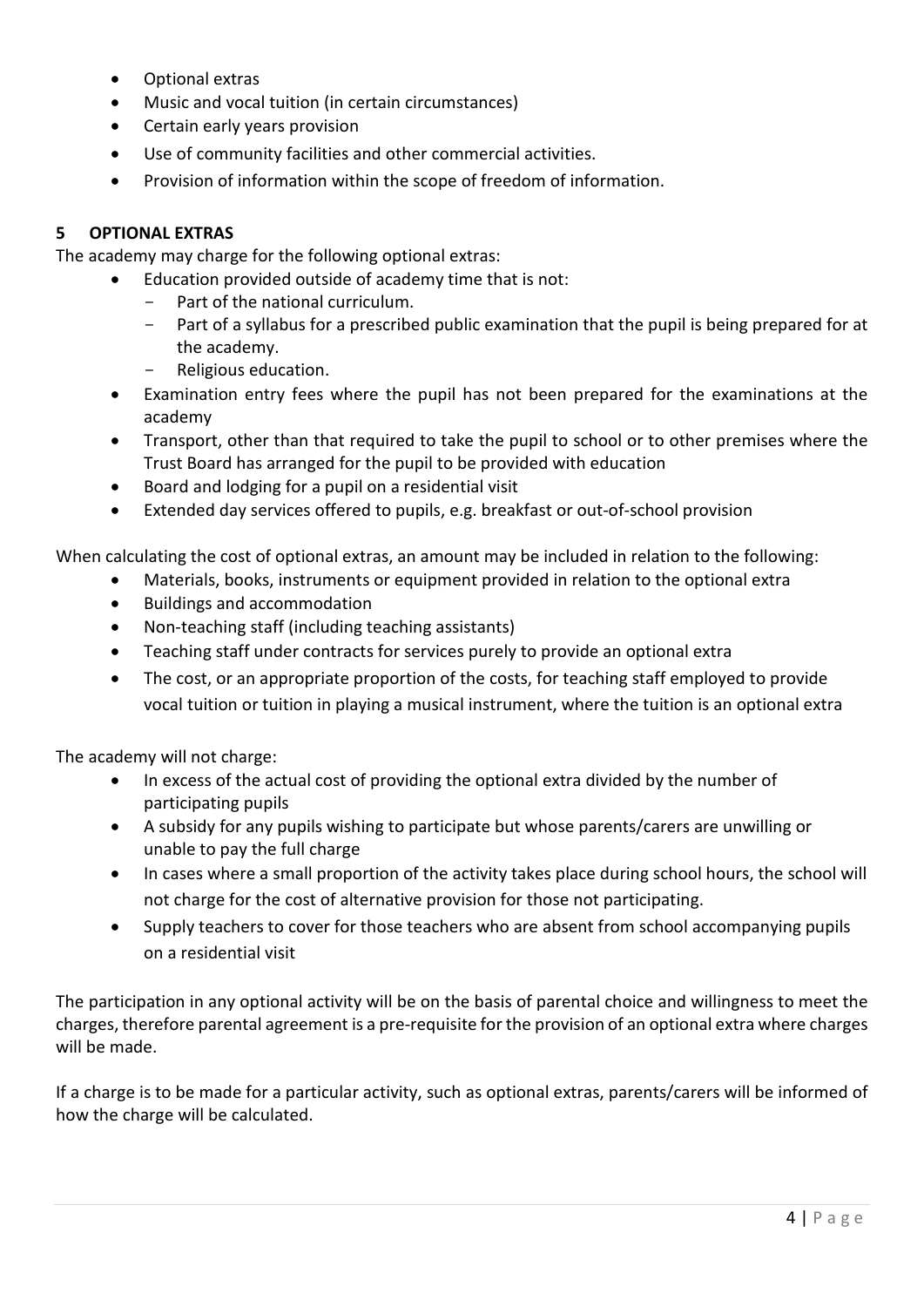#### <span id="page-4-0"></span>**6 EXAMINATION FEES**

We may charge for examination fees if:

- The examination is on the prescribed list (which includes SATs), but the pupil was not prepared for it at the academy
- The examination is not on the prescribed list, but the academy arranged for the pupil to take it
- A pupil fails, without good reason, to complete the requirements of any public examination where the Academy or Local Authority originally paid or agreed to pay the fee.

#### <span id="page-4-1"></span>**7 EXAMINATION RE-SITS**

Where a pupil is entered for a second or subsequent attempt at an examination, we will pay the fee. Once pupils have left the academy, re-sits must be taken at the academy.

If a pupil or their parents/carers consider it to be in the best interests of the pupil to request that an examination is re-marked, any fees involved must be covered by the pupil or their parents/carers. If the awarding body changes the overall grade of the result, the academy will not be charged by the awarding body and the parent/carer/pupil will have their fees refunded.

#### <span id="page-4-2"></span>**8 VOLUNTARY CONTRIBUTIONS**

The academy may, from time-to-time, ask for voluntary contributions towards the benefit of the academy or academy activities. If an activity cannot be funded without voluntary contributions, the academy will make this clear to parents/carers at the outset. There is no obligation for parents/carers to make a contribution and parents/carers will be notified regarding whether assistance is available.

No pupil will be excluded from an activity simply because their parents/carers are unwilling or unable to pay. If a parent/carer is unwilling or unable to pay, their child will still be given an equal opportunity to take part in the activity. If insufficient voluntary contributions are raised to fund an activity, and the school cannot fund it via another source, the activity will be cancelled.

The academy will strive to ensure that parents do not feel pressurised into making voluntary contributions.

#### <span id="page-4-3"></span>**9 MUSIC TUITION**

Instrumental and vocal music tuition is an exception to the rule that all education provided during school hours must be free. The Charges for Music Tuition (England) Regulations 2007 allow for charges to be made for vocal or instrumental tuition provided either individually or to groups of any size – provided that the tuition is at the request of the pupil's parents/carers. The charges will not exceed the cost of the provision, including the cost of the staff providing the tuition.

Charging will not be made if the teaching is an essential part of the national curriculum.

Charging will also not be made if the teaching is provided under the first access to the KS2 Instrumental and Vocal Tuition Programme.

No charge will be made in respect of pupils who are LAC.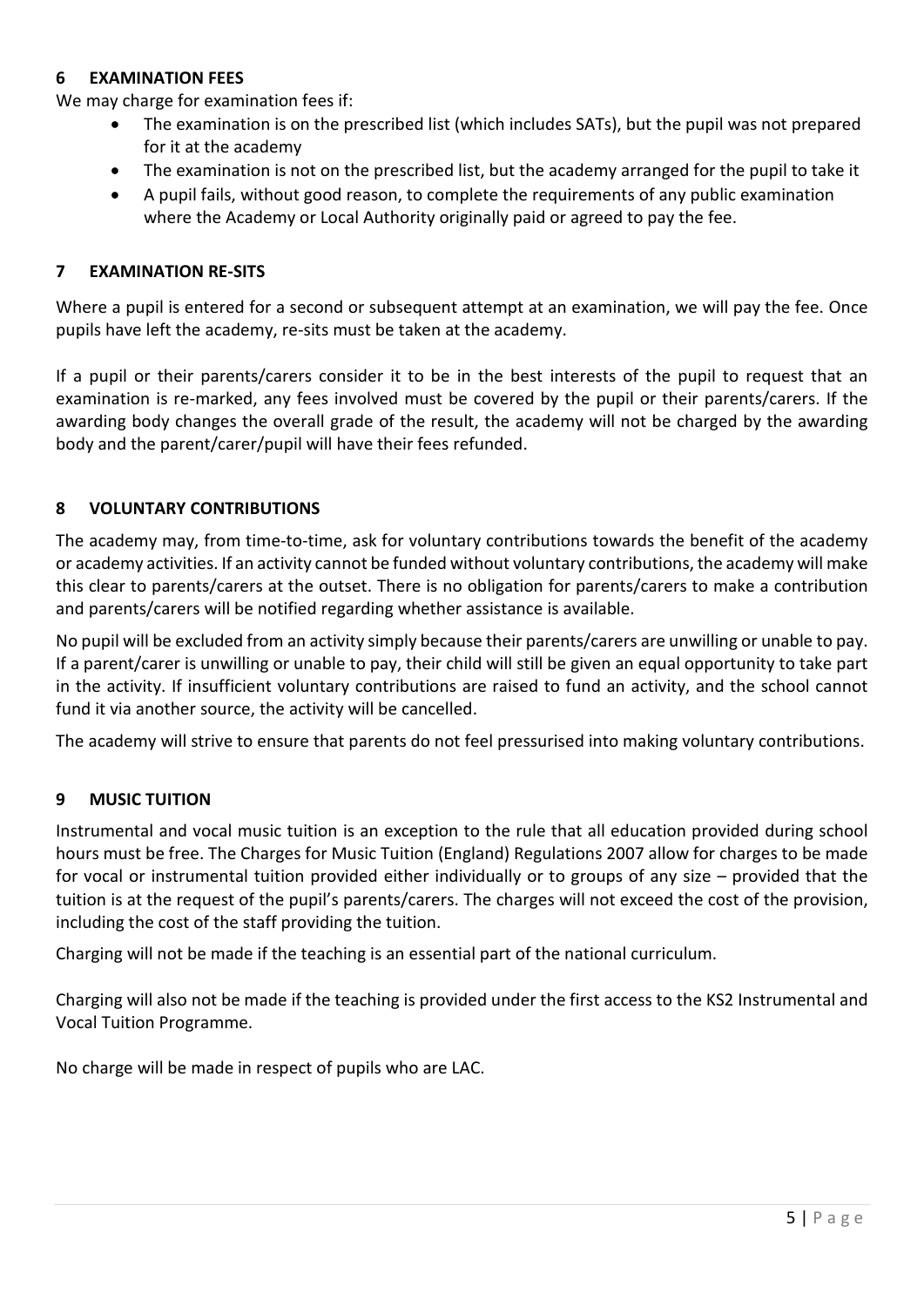#### <span id="page-5-0"></span>**10 TRANSPORT**

We will not charge for:

- Transporting registered pupils to or from the academy premises, where the LA has a statutory obligation to provide the transport
- Transporting registered pupils to other premises where the academy or LA has arranged for pupils to be educated
- Transporting pupils to meet an examination requirement when they have been prepared for the examination at the academy
- Transport provided for an educational visit

#### <span id="page-5-1"></span>**11 RESIDENTIAL VISITS**

The academy will not charge for:

- Education provided on any visit that takes place during academy hours
- Education provided on any visit that takes place outside academy hours if it is part of the national curriculum, part of a syllabus for a prescribed public examination that the pupil is being prepared for at the academy, or part of religious education
- Supply teachers to cover for teachers accompanying pupils on visits

The academy may charge for board and lodging – but the charge will not exceed the actual cost.

Parents/carers will be exempt from board and lodging costs if they can prove that they are in receipt of one or more of the following benefits:

- Income Support
- Income-based Jobseeker's Allowance
- Income-related Employment and Support Allowance
- Support under part VI of the Immigration and Asylum Act 1999
- The guaranteed element of Pension Credit
- Child Tax Credit, provided that they are not also entitled to Working Tax Credit and have an annual gross income of no more than £16,190
- Working Tax Credit run-on paid for four weeks after they stop qualifying for Working Tax Credit
- Universal Credit if they apply on or after 1 April 2018, their household income must be less than £7,400 a year (after tax and not including any benefits they receive)

If the number of school sessions covered by the visit is equal to or greater than 50 percent of the number of half days (any period of 12 hours ending with noon or midnight on any day) spent on the visit, the school will not charge for the activity.

#### <span id="page-5-2"></span>**12 EDUCATION PARTLY DURING ACADEMY HOURS**

If 50 percent or more of the time spent on an activity occurs during academy hours (including time spent travelling if the travel occurs during academy hours), it is deemed to take place during academy hours and no charge will be made.

Whatever the start and finish times of the school day, regulations require that the school day is divided into two sessions. Academy hours do not include the break in the middle of the day.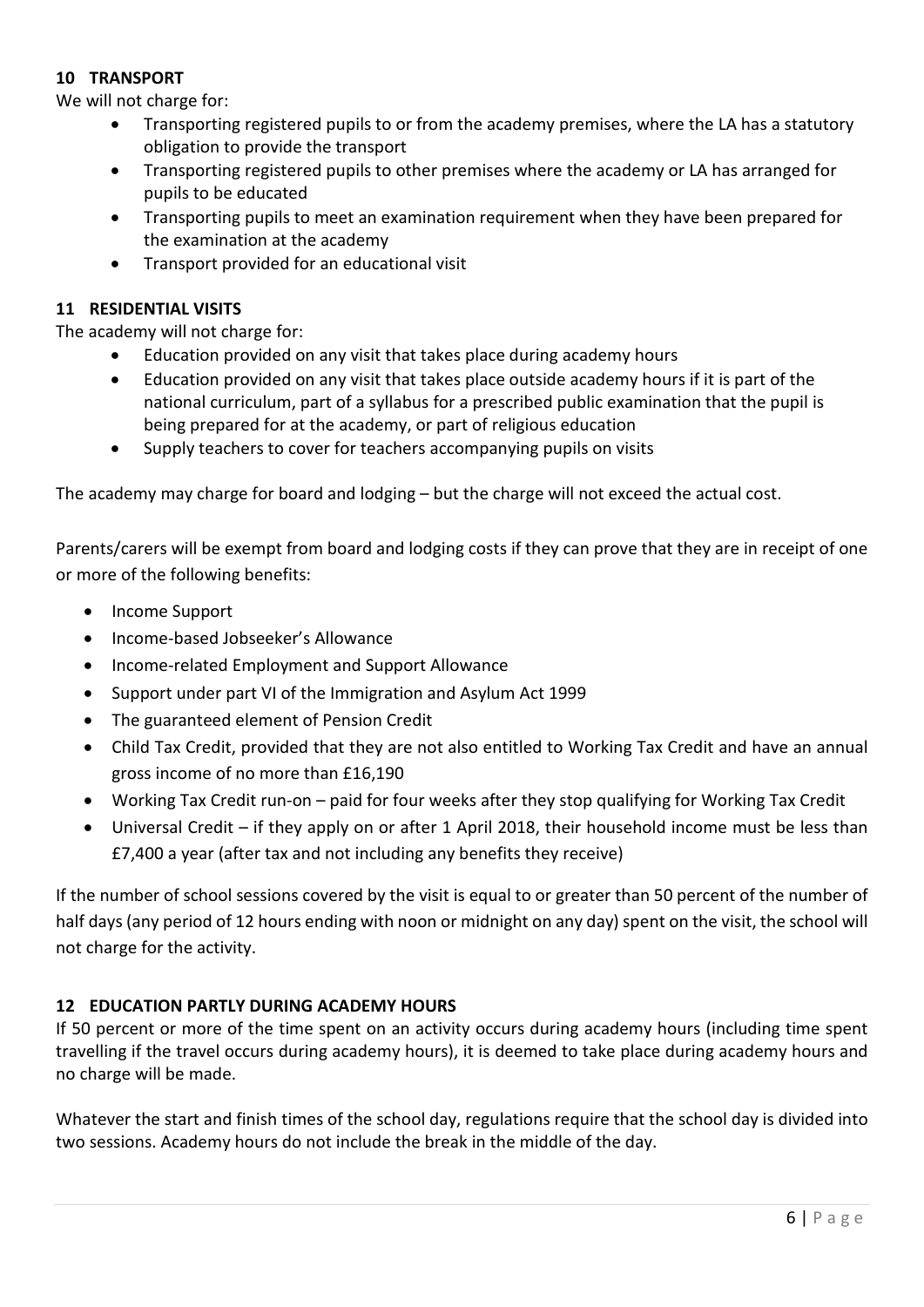If less than 50 percent of the time spent on an activity occurs during academy hours, it is deemed to have taken place outside academy hours and we may charge for the activity; however, we will not charge if the activity is part of the national curriculum, part of a syllabus for a prescribed public examination that the pupil is being prepared for at the academy, or part of religious education.

The remission of charges for board and lodging payments is the responsibility of the academy. These costs will be borne by the academy.

Any charges for extended day services will be optional.

## <span id="page-6-0"></span>**13 DAMAGED OR LOST ITEMS**

The school may charge for the cost of replacing items that are damaged or lost due to the negligence or poor behaviour of pupils or their parents/carers.

#### <span id="page-6-1"></span>**14 REMISSIONS**

The school has set aside a fund to enable parents/carers in financial difficulty to send their children on visits and activities. The funding is limited and there is no guarantee that all requests can be met. Assistance will be allocated on a needs basis, and if the full cost of the trip or activity cannot be met through assistance funding and voluntary contributions, the trip or activity will be cancelled.

Parents/carers in receipt of any of the following benefits may request assistance with the costs of activities:

- Income Support
- Income-based Jobseeker's Allowance
- Income-related Employment and Support Allowance
- Support under part VI of the Immigration and Asylum Act 1999
- The guaranteed element of State Pension Credit
- Child Tax Credit, provided that they are not also entitled to Working Tax Credit and they have an annual gross income of no more than £16,190
- Working Tax Credit run on paid for four weeks after they stop qualifying for Working Tax Credit.
- Universal Credit if they apply on or after 1 April 2018, their household income must be less than £7,400 a year (after tax and not including any benefits they receive)

Each academy offers a free, online free schools meal service, which will allow parents/carers to directly check their eligibility or you can ask the academy office staff to assist you by logging onto [www.cloudforedu.org.uk/ofsm/sims](http://www.cloudforedu.org.uk/ofsm/sims) To request assistance, parents/carers should contact the academy business manager.

| <b>Brambles Primary Academy</b> | Email: brambles@tved.org.uk                     |
|---------------------------------|-------------------------------------------------|
|                                 | Tel: 01642 210704                               |
| Discovery Special Academy       | Email: enquiries@discoveryspecialacademy.org.uk |
|                                 | Tel: 01642 248333                               |
| Dormanstown Primary Academy     | Email: Dormanstown@tved.org.uk                  |
|                                 | Tel: 01642 483696                               |
| Pennyman Primary Academy        | Email: Pennyman@tved.org.uk                     |
|                                 | Tel: 01642 314750                               |
| <b>Wilton Primary Academy</b>   | Email: tvewilton@tved.org.uk                    |
|                                 | Tel: 01642 453374                               |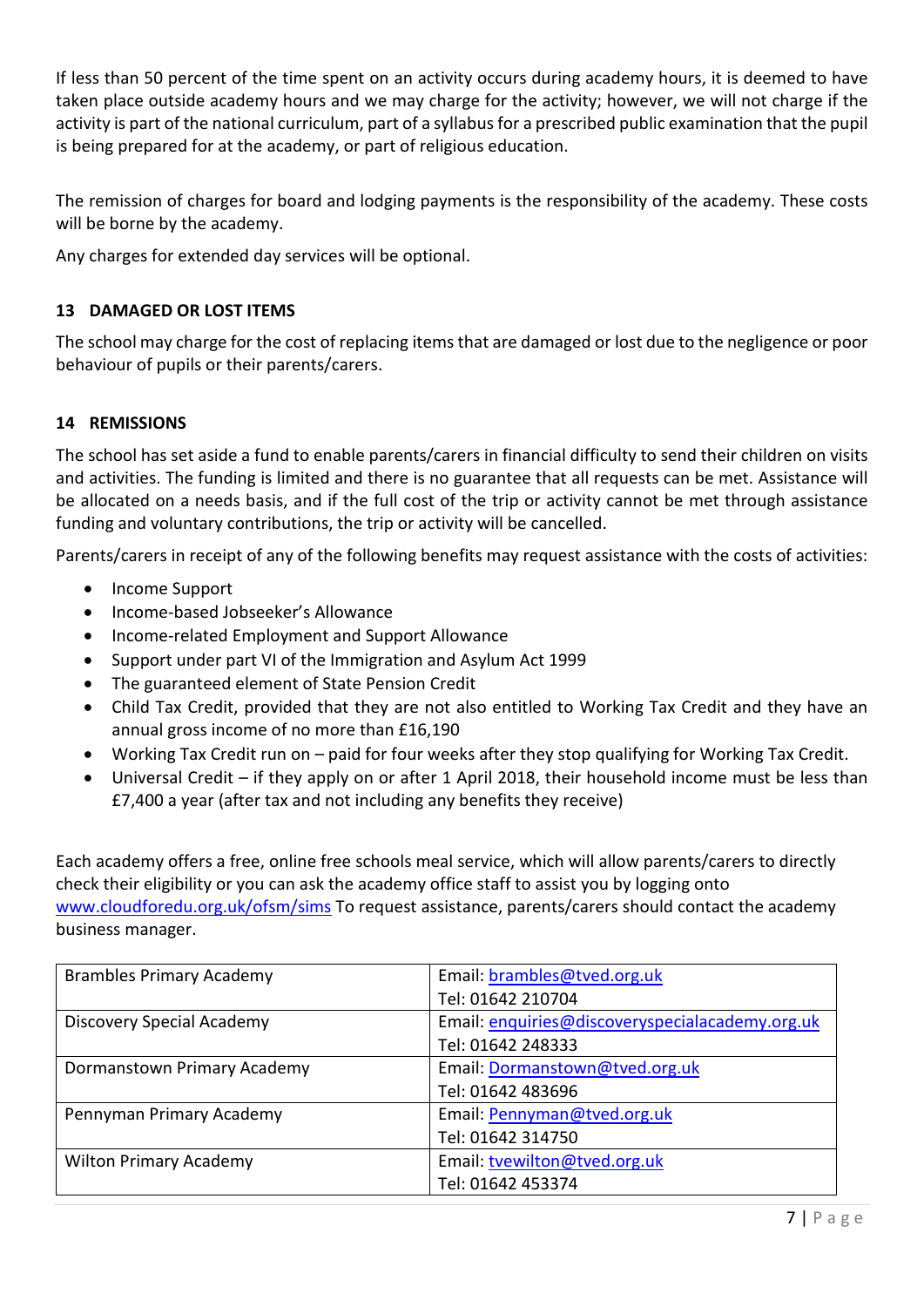#### <span id="page-7-0"></span>**15 ACADEMY TRIP REFUNDS**

All initial deposits for academy trips will be non-refundable. Parents/carers will be informed of this when they are provided with initial information about the trip.

In the event that the academy has to cancel a trip due to unforeseen circumstances, parental contributions will be refunded. In the event that a school trip is cancelled by a party other than the academy due to unforeseen circumstances, it is at the academy's discretion as to whether a refund is given to parents/carers.

In the event that a pupil or their parents/carers cancel the pupil's place on a trip, it is at the academy's discretion as to whether a refund is given. The academy will take into account the reason for cancellation, whether the academy will be reimbursed for the pupil's place on the trip, and whether the place on the trip can be offered to another pupil.

Where a pupil or their parents/carers have previously cancelled a place on a trip and received a full refund, the school has the right to refuse to allow the pupil to attend future trips and visits.

In the event that a pupil cannot attend a trip at the last minute, e.g. due to illness, it is at the academy's discretion as to whether a refund is given. The academy will take into account whether the academy will be reimbursed for the pupil's place on the trip and whether the place on the trip can be offered to another pupil.

In the event that an academy trip is postponed due to unforeseen circumstances, it is at the academy's discretion as to what happens with the parental contributions for the trip. The academy will consider its options, which could include carrying forward the money until the trip takes place, transferring the money to another trip, or refunding parents/carers.

In the event that the decision is made to postpone a trip due to unforeseen circumstances, it is at the academy's discretion as to what happens with the parental contributions for the trip. The academy will consider its options, which could include carrying forward the money until the trip takes place, transferring the money to another trip, or refunding parents/carers.

Once trip arrangements have been booked and confirmed, if contributions exceed the total cost of the trip, a refund will be given where the excess is greater than £1 per pupil.

The academy will deal with cancellations and refunds on a case-by-case basis, ensuring that all pupils and their families are treated equally.

If a parent/carer wishes to make a complaint about refunds, they can do so via the Complaints Procedures Policy.

#### **16 INCOME GENERATION**

In line with the ESFA's ['Academy Trust Handbook',](https://assets.publishing.service.gov.uk/media/60c8d0318fa8f57ce8c4621e/Academy_trust_handbook_2021.pdf) the trust will set fees for chargeable services at full cost, and reserves the right to apply an additional rate of return when in a commercial environment.

#### **17 FREEDOME OF INFORMATION POLICY AND PUBLICATION SCHEME**

The school's Freedom of Information Policy and Publication Scheme sets out where fees may be charged for the provision of information.